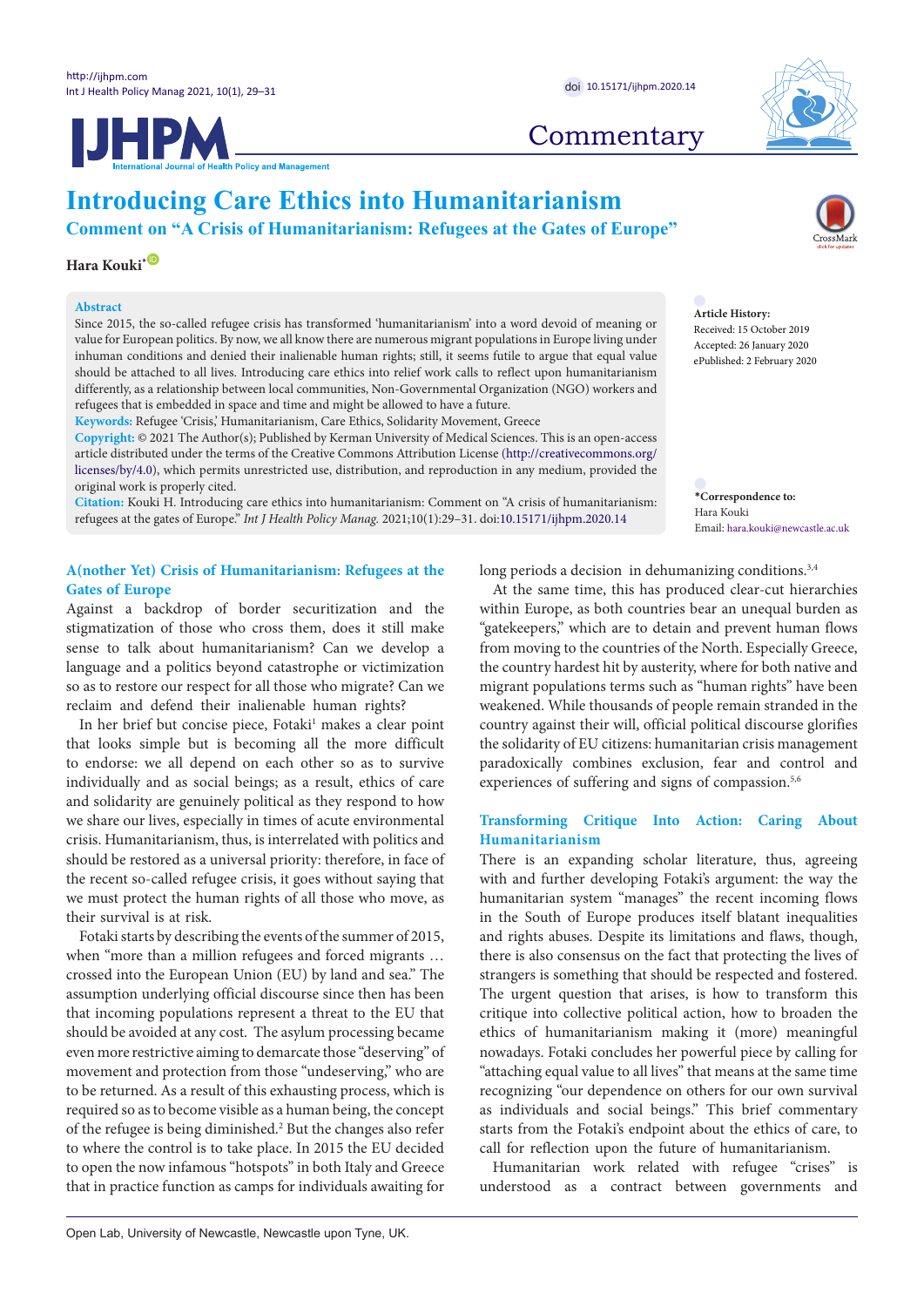international, large non-governmental organizations (NGOs) and organizations that have to provide short-term relief work aiming to save peoples' lives in emergency contexts.<sup>7</sup> This has become a professionalized, standardized, often commercialized procedural task performed by humanitarian workers. Still, in practice people stay in camps much longer than they are supposed to, everyday needs and activities exceed the mandate of humanitarian organizations and host communities are profoundly affected. In real time, the logic of temporariness that structures humanitarianism is experienced by the refugees, NGO workers as a permanent condition defining their expectations, relationships and spaces. People keep moving while remaining in limbo and, as a result, a system that has been introduced to reduce suffering provokes trauma: crisis is no longer an exceptional condition. Against this "new normal" that generates powerlessness, what difference would an ethics of care make?

To begin with, an ethics of care is about an ontology of connection8 and emphasizes interdependence, mutuality and relationality. Humanitarian work, on the other hand, has gradually become a bureaucratic, rationalized routine in which also the biographies, affects and grievances of those who assist and spend months or years alongside migrant populations are disregarded. In Greece, living in limbo inside the camps without a clear understanding of existing restraints or possibilities challenges the (mental) health of these migrants. At the same time, EU funds have transformed NGOs into major employers for thousands of young professionals in the country otherwise facing mass unemployment, such as social workers, lawyers, doctors, and interpreters.<sup>9</sup> Still, working with highly vulnerable populations under emergency circumstances and in brutal living conditions, without any prior expertise, can be extremely tough. While burnout is common among those who work with asylum seekers, in the case of precarious employees in Greece this pressure is augmented by working overtime on short-term contracts, with uncertain if any future prospects, in understaffed infrastructures in remote islands, and under unequal labor conditions compared to their colleagues from abroad.10 Working "in limbo" to care for traumatized people also puts at risk the (mental) health of carers and affects their work. Understanding humanitarianism not as an abstract principle or a one-way process, but as the product of relationships embedded in specific sites can reveal ways to transform policies that produce inequality.

Beginning with a mode of relationality, care ethics at the same time is flexible enough to cater for local contexts, changing needs and informal practices. In 2015, against a background of bureaucratic mechanisms and institutional standards, a massive, self-organized solidarity movement emerged in Greece.<sup>11</sup> This spanned throughout the country, ranging from individuals offering food, clothes and water in remote border areas, to large squats providing shelter to hundreds of people: solidarity was about maintaining life and, for this reason, became an act of resistance against EU policies. This mobilization was rooted in the huge wave of grassroots solidarity that had developed throughout the financial crisis so as to support socioeconomically deprived people residing in the country through soup kitchens and social pharmacies,

solidarity schools and markets without middlemen.<sup>12,13</sup> In the social clinics, volunteer doctors, dentists, pharmacists and support staff provided free medical assistance, medicines and tests to the unemployed, uninsured and poor, including migrant populations.14,15 Most importantly, in these spaces patients were attended holistically and not only in relation to their symptoms; they were offered a place to talk and relate to others and were encouraged to participate in the collective running of the clinics. These initiatives offered an alternative (model of) healthcare, of enacting humanitarianism militantly.

An ethics of care is not about individualizing or exoticizing solidarity, but most often a practice that we can learn from<sup>16</sup> so as to imagine the possibilities of inclusion differently. Against an urgency rationale that decontextualizes people's lives, humanitarian work can be enriched by local practices of coexistence, solidarity and mutual support.

Providing the humanitarian system with the possibility to extend beyond the confines of urgency means at the same time introducing temporality, allowing people to have a future but also recognizing their traditions and histories. For instance, the current "refugee crisis" was the latest, but surely not the first and not the last, episode in a long history of population movements that have defined the formation of European states, including the Greek one. One could examine the refugees arriving in Greece from Asia Minor in the 1910s and 1920s as a result of population exchanges or conflict; or the "refugees" or "repatriates" from the former Soviet Union in the 1990s: in all cases "refugees" were seen – and saw themselves – as others distinct from the "Greeks."17 Throughout its existence, the Greek state has been at the crossroads of population movements that have challenged its boundaries, raising issues concerning housing, health, welfare policies and labor. The challenge has also been conceptual: who "deserves" to be protected, recognized by the state and thus included in the political community. To date, research on the "refugee" phenomenon always proceeds from the assumption that this constitutes an exception to a rule that is supposedly defined by the normal state of affairs; the failure to see the "crisis" as part of a long process has resulted in failures in how state and non-state actors have responded to it.18 Understanding national history also as the product of the encounter between indigenous society and those seen historically as "others" can offer an alternative framing of the current "crisis" as well as another route into shaping future selves.

Care ethics is increasingly adopted lately by scholars from a range of disciplines reflecting the need to invent new methodologies and practices of coexistence and to imagine a more just world to live in. Introducing care into humanitarianism is not about adding yet another moral or ethical dimension to it, rather than suggesting an alternative politics in which we are all involved.

#### **Ethical issues**

Not applicable.

#### **Competing interests**

Author declares that she has no competing interests.